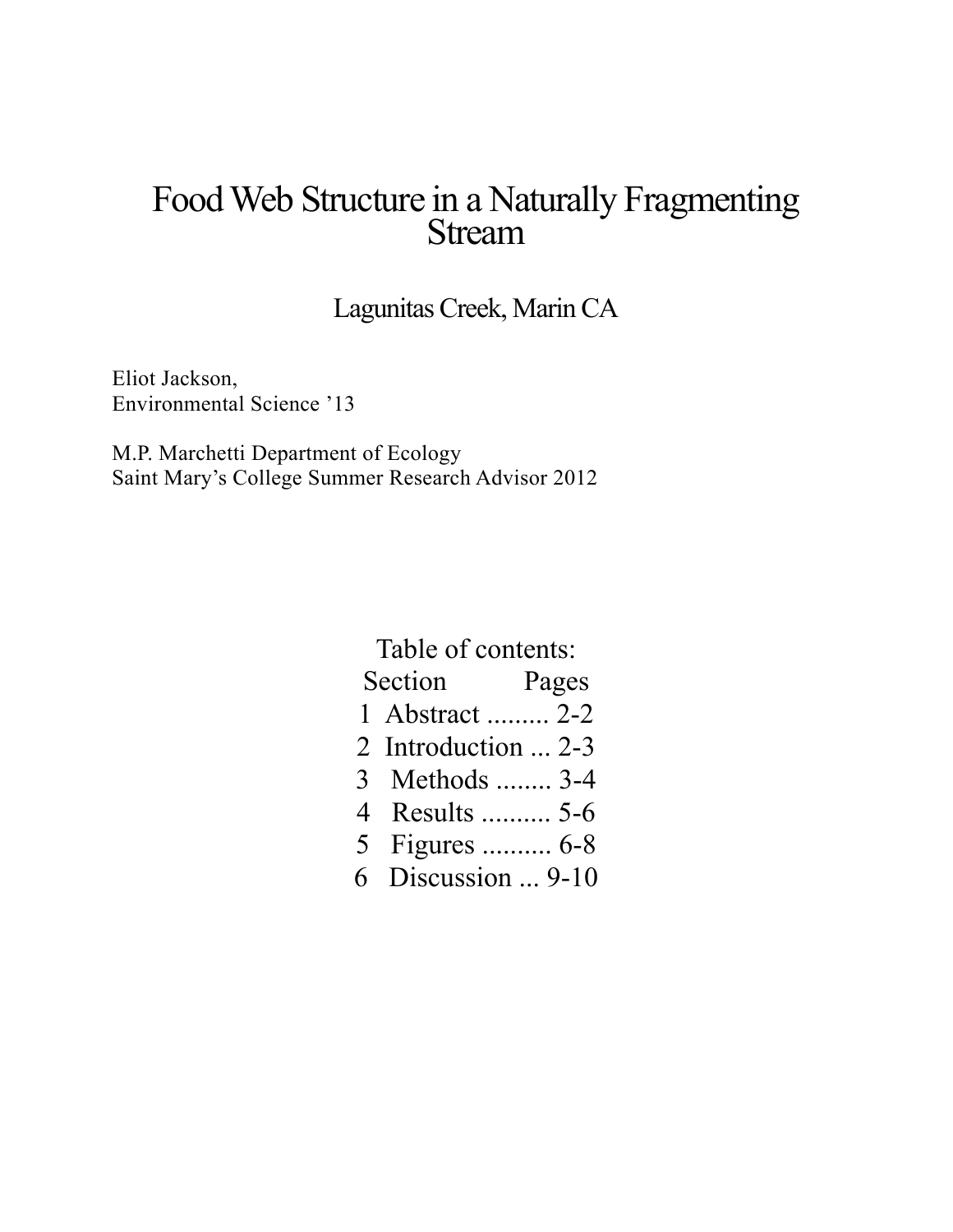# 1.0 Abstract

This study aims to better understand the importance and function of fragmenting streams in riparian zones by describing the changes in aquatic food webs. Stable isotopes were used to measure changes in the food web over the dry season. The site for this study is a riparian zone, John West Fork in Pt. Reyes National Seashore. At JWF 18 pools were sampled three times over a summer for tissue of each representative organism in the food web. Basic habitat data over the summer was collected and compared to isotopic signatures over the summer of key species in each trophic level. The results of this study are still not known, although a niche collapse of the steelhead trout is predicted to occur during the low flow time period.

# 2.0 Introduction

The watershed of Lagunitas Creek is located in Marin county within the Point Reyes National Seashore. The Point Reyes National Seashore is composed of a number of habitats types that are often divided by vegetation community (Figure 1.1). One branch of the creek is called John West Fork (JWF) which sits in a small valley through a grassland/riparian community that includes bay Laurel, *Laurus nobilis*, blackberry, *Rubus ursinus*, stinging nettle, *Urtica dioica*, and poison oak, *Toxicodendron diversilobum* (Jepson). From the viewpoint of the whole watershed vegetation adjacent to the stream plays a critical role in the aquatic food web directly because the vegetation is a primary energy source for the stream (Voshell, 2002). Within the stream an array of macroinvertebrates break the riparian plant matter down according to the functional roles they play within the system. For example, cadissflies are shredders and collectors, ingesting mainly leaves, while snails are scrapers who consume the periphyton which grows on rock surfaces in the stream. (Merrit et al, 2007). The ecological connections among functional feeding groups can be described as a food web. In this way the food web structure maps the energy flow between organisms and can serve as an indicator of ecological integrity. The primary objective of this study was to examine the changes in the food web structure within various pools along JWF as surface flow decreases during the dry season.

Within a Mediterranean climate regime stream systems have both wet and dry periods due to seasonal rainfall patterns (Cain et. al, 2011). During the wet season, the JWF has continual flow that slowly decreases during the dry season. In local areas along the surface, flow will cease, leaving isolated pools of water that shrink as the dry season continues. The organisms caught in the pools are then limited to the resources within the pool. This drying process produces ecological fragmentation(Cain et. al, 2011 and Voshell, 2002).

JWF is also partially isolated from the downstream region because of a small dam before the confluence with the main creek. Steelhead trout (*Oncorhynchus mykiss*) are the only fish species found upstream of the dam during the dry season because the other fish species downstream cannot jump over the dam. The specific run of steelhead trout within the IWF is a federally listed Threatened & Endangered species. In order to protect the steelhead trout it is essential to understand the ecosystem functions it relies on. The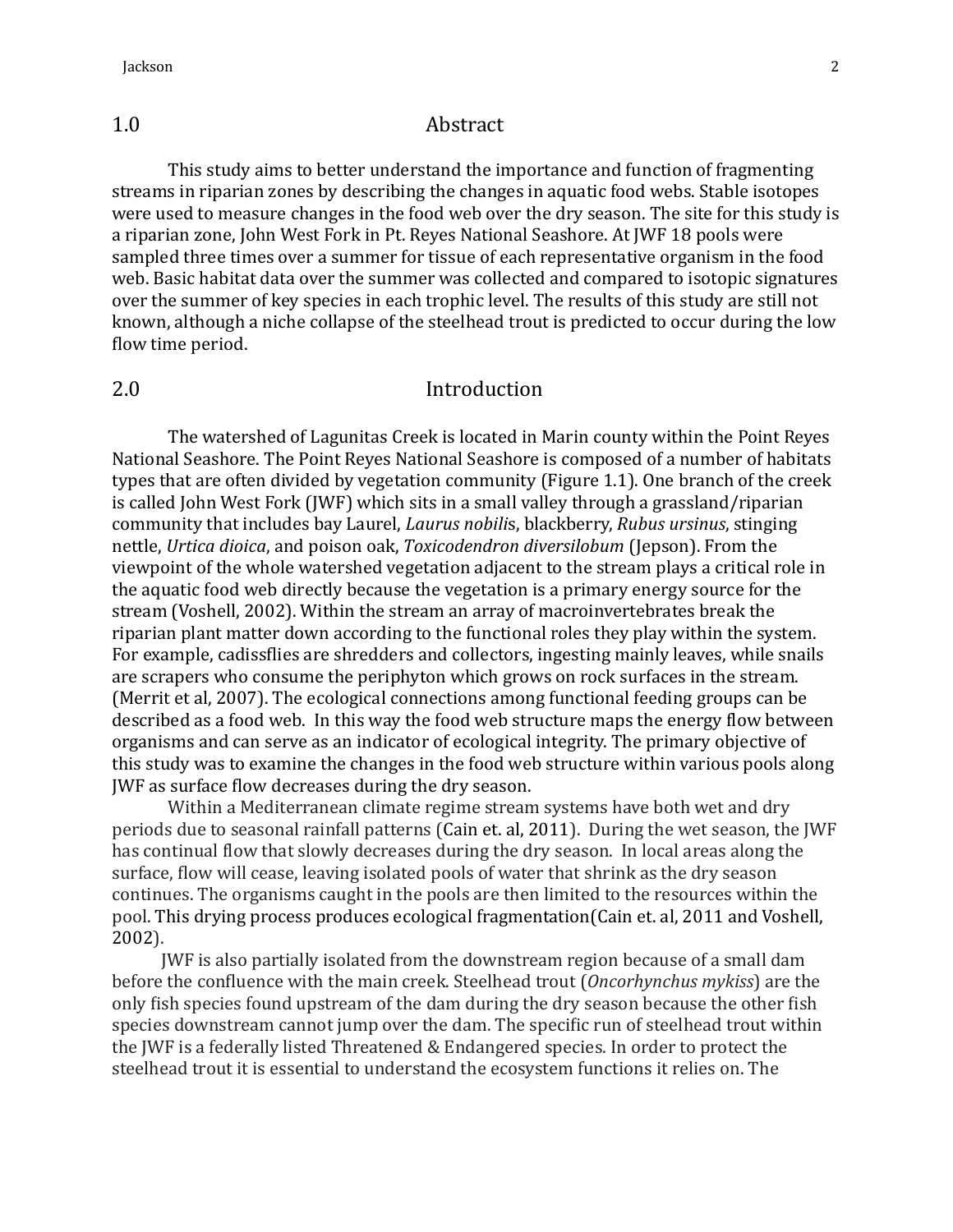steelhead trout is the only top predator above the dam and plays a significant role in the maintenance of the stream studied at JWF.

Dry season riparian fragmentation, as a process is not fully understood. In aquatic systems the fragmentation process can be part of a natural cycle, where each isolated pool forms a "habitat island" until increased water flow connects the isolated pools in the fall (Cain, 2011). Understanding the changing ecology of naturally fragmenting systems and providing steelhead management suggestions are the major objectives of this study.

# 3.0 Methods

Using stable isotopes of carbon and nitrogen we examined the aquatic food web structure of isolated pools within the JWF that dry at various times over the summer. To do this we collected tissue samples from all trophic levels (algae, insects and fish) at three time periods for each pool: high flow, low flow and no flow.

## 3.1 Habitat Measurements

Changes in aquatic habitat were quantified weekly. There were sixteen pools in the JWF, with enough water to be included at the time of the first tissue collection. For each pool, three lengths, and widths were recorded as well as thalweg (i.e. deepest) depth of each pool. The riffles above each pool were also measured until the riffle ceased surface flow.

### 3.2 Stable Isotopes

Trophic or food web structure consists of determining feeding relationships among organisms. We employed stable-isotopes as a tool for examining trophic structure of the individual pools. This method is based on the principal that carbon and nitrogen isotope ratios are specific to an organism based on what the organism eats (Layhee, 2011). Therefore, energy flow in a food web is recorded in the changes in carbon and nitrogen stable isotope ratios.

Carbon is a useful element because  $C^{12}$  is selected for by some photosynthesizing species.  $C^{13}$ , a stable isotope of carbon is found in higher concentrations in the organisms that do not select for  $C^{12}$ (Layhee, 2011). For example periphyton does not select for  $C^{12}$  and will therefore have a more negative carbon signature than Phytoplankton which actively selects for  $C^{12}$ . Organisms which eat periphyton and phytoplankton, will then have the same carbon signature as the organism the predator consumed because carbon isotopes are conserved as you move up the food chain.

Nitrogen is another useful element for ecological studies because  $N^{15}$ , (an isotope of  $N^{14}$ ), is incorporated into an organism's body as it is metabolized while the lighter  $N^{14}$  is excreted. (Layhee, 2011 and Vander Zanden, 2003) The  $N^{15}$  ratio therefore increases 3.4Nitrogen units at every trophic level, (see figure 3.1). The nitrogen ratio can therefore be used as an indicator of the trophic level of the organism. For example a predator like a snail will have a nitrogen ratio 3.4 units above the snail's food source. All tissue samples are sent off for isotopic analysis in a mass spectrometer at UC Davis.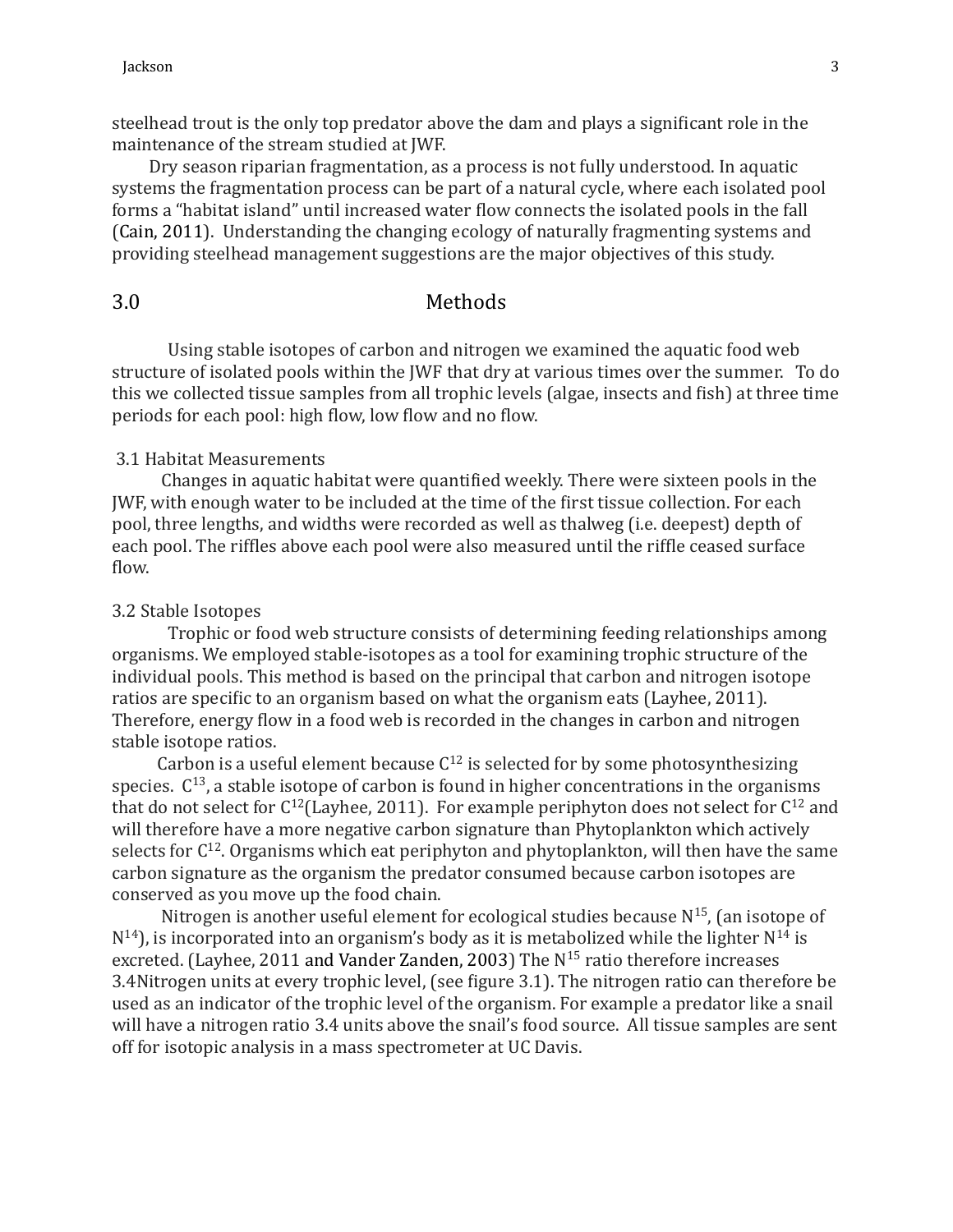# 3.3 Tissue Collection: Leaf litter and filamentous algae

Leaves fall into the stream from the riparian vegetation, while filamentous algae grows on the rocks within the pools that have enough sunlight for photosynthesis to occur. Leaf litter and filamentous algae were collected by hand from each pool at each time period and were placed in a plastic bag and frozen until they are dried and pulverized for isotope analysis.

## 3.4 Tissue Collection: Periphyton

Periphyton (attached algae) grows on the rocks within the stream bed (Voshell, 2002) The periphyton forms a thin 'slimy' layer on the top of the rocks. This thin film is collected by brushing with a toothbrush into a tray. The tray is slightly diluted with deionized water and scanned visually for insects and debris that are removed with tweezers. The sample is then frozen until it can be dried for isotope analysis. Enough periphyton is collected for a dry .1g pellet.

#### 3.5 Tissue Collection: Aquatic Invertebrates

Two methods are used to collect aquatic invertebrates, D-net and Surber sampling. The D-net is hand-held mesh net used to qualitatively collect representatives of all invertebrate living in the stream. Ten second sweeps are spent within each square meter of the pool (Bogan et. al, 2011) pulling the net along the bottom of the pool and sweeping back through the area to pick up the invertebrates in the water column. Additional snails and water striders were collected when one D-net pass did not collect them.

The Surber sampler was used to quantitatively sample the aquatic macroinvertebrate community and provide an estimate of the number of insects in one square foot of stream bottom. For ninety seconds one hand is used to turnover the floor of the pool. Water flow pushes the invertebrates from the water column into the net downstream, Figure 3.2. The surber is done twice at random locations within each pool. All macroinvertebrate collections are stored in ethanol, sorted under a microscope, and the representative organisms are dried and ground into a powder for isotope analysis.

#### 3.6 Tissue Collection: Terrestrial Invertebrates

Invertebrates that fall into the stream are sampled by setting pan traps along the sides of each pool and riffle. Pan traps are shallow trays filled with water and biodegradable soap. Three traps were set at each pool and at the connected riffle. (Voshell, 2002) All terrestrial invertebrate collections are stored in ethanol, sorted under a microscope, and the representative organisms are dried and ground into a powder for isotope analysis.

## 3.6 Tissue Collection: Fish

Steelhead trout were collected by back pack electrofishing and hand seineing. From each fish greater than 60mm long and two grams in weight, a tissue sample was taken with a dorsal fin clip. At the same time scales were removed and saved from the lateral pectoral fin region of the fishes body. All steelhead were also PIT tagged. For very small fish, only dorsal fin clips were taken. All captured steelhead trout were weighed and measured in length. All fish were returned alive to the same pool after processing.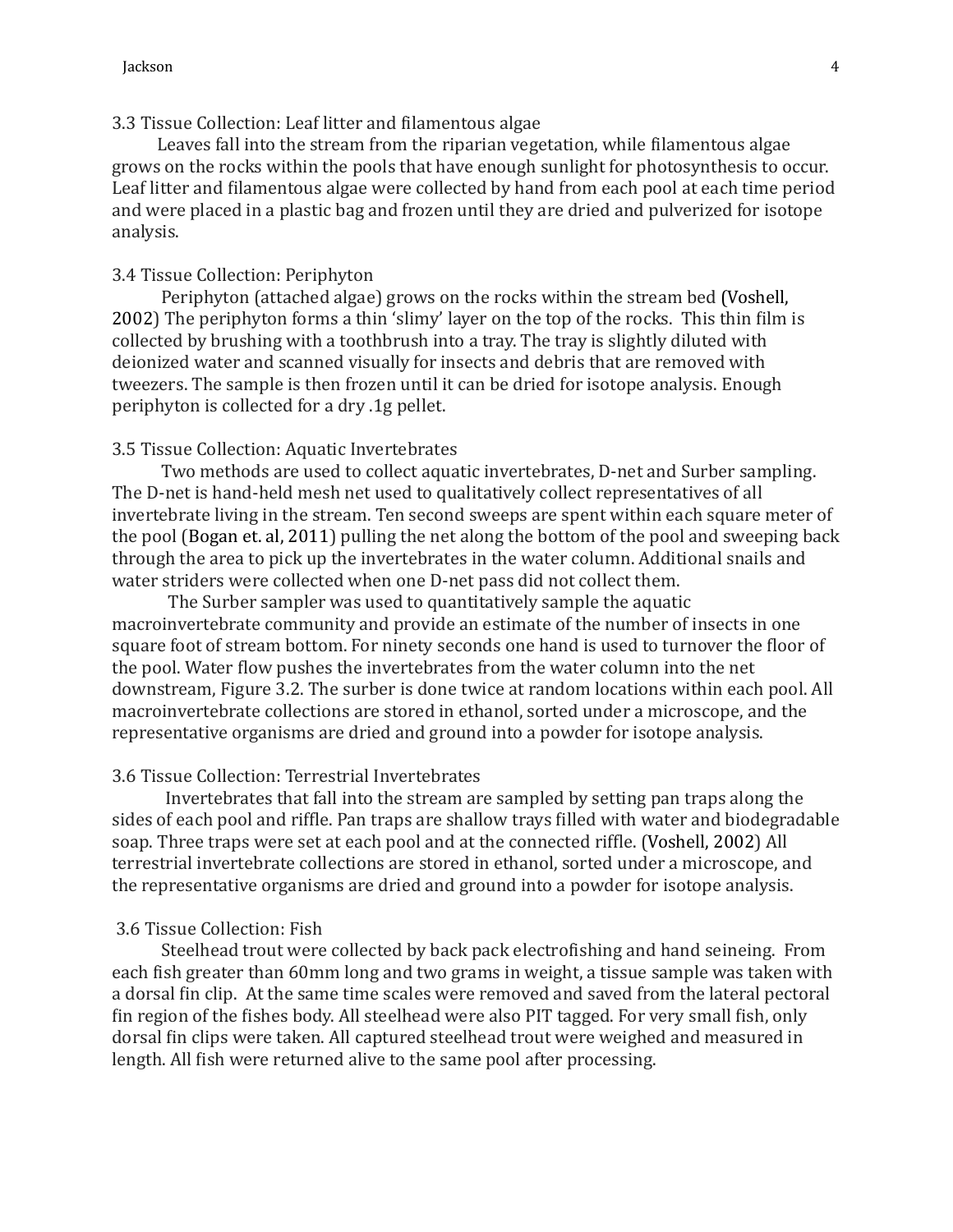# 4.0 Results

The isotope analysis is not complete; the third tissue collection was completed September  $10<sup>th</sup>$  2012. The results discussed here are expected but not actual results. Instead I present Figure 4.1 and Figure 4.2 which can be viewed as hypothesized changes in tropic structure that we expect changes over the summer drying season. Note that the values on the graphs are not specific isotopic signature values.

Also note that on Figures 4.1 & 4.2 there is no primary producer level indicated, because It is known that periphyton isotope data is often too variable to obtain an accurate carbon and nitrogen signature. Instead, the signatures of the primary grazers (snails) provide a more accurate second trophic level.

Known life history information about the feeding habits of the invertebrates and the photosynthesizing system of periphyton and phytoplankton indicate that organisms relying more on periphyton will be on the right side of the carbon-nitrogen bi-plot, Figure 3.1 (Cain et al, 2011). Periphyton is consumed by scrapers such as snails that are able to scrape the periphyton off the rocks. Leaves are consumed by shredders that tear apart the leaf (Voshell, 2002).

In the high flow situations (early summer) the pools are connected to riffles, have high oxygen content, and lower temperatures. When the riffles are connected they carry macroinvertebrates into the pool. The riffles downstream of the pool transport invertebrates and sediment out of the pool. Caddisfly (Trichoptera) and mayfly (Ephemeroptera) larvae are believed to exhibit a more negative carbon signature so they appear on the left in figure 4.1. The dominant taxa caddisfly found at JWF and the majority of mayfly larvae consume phytoplankton. Midges (Chironomidae) consume primarily periphyton. The snails consume mainly periphyton and provide a cornerstone for the least negative carbon signature possible in the food web.

During the second and third collection periods the water flow is low and many riffles have dried up, isolating the pools. Pools with less water have decreased habitat volume, lower amounts of dissolved oxygen, increased sediment buildup, and increased temperature (Cain et al, 2011). These stress factors and limited resources in a low flow area are likely to increase competition within the pools. For this reason we predict that a process called niche collapse may occur (Layman, 2007). Stress tolerant invertebrates such as caddisflies, snails, and dobsonflies are likely to persist. Midge populations will also likely decline but not disappear while it is likely that mayflies will drop completely out of the system. Steelhead isotope signatures will shift to the right indicating increased consumption of dobsonflies (Megaloptera) as they deplete the stonefly, and smaller steelhead population. Dobsonflies will also shift towards the periphyton end of the carbon scale as they deplete the mayfly population which is larger than the midges and therefore easier to consume than the hard shelled snail. Caddisfly populations are likely to decrease in the pools in the later summer as they mature and leave the water for the terrestrial phase of their life cycle. Fewer caddisflies will be likely be available for predators causing a shift in predator reliance on midges and snails.

The population of steelhead is also expected to decrease, as small and weak are culled from the ranks. The steelhead population will continue to decrease as resources collapse. In the pools that completely dry over the summer the steelhead and the majority of the invertebrates will die. In the pools that remain wet until the rainy season the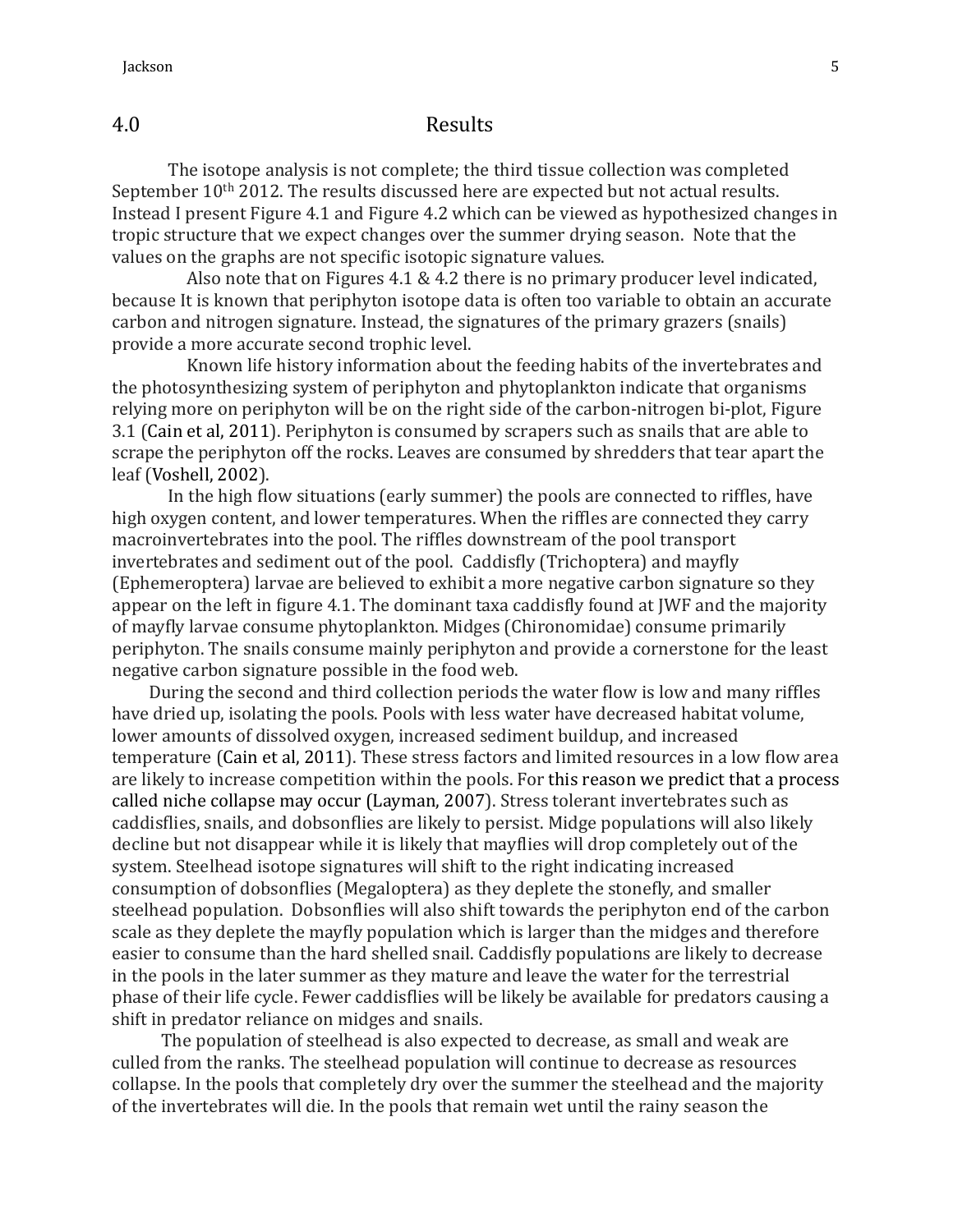steelhead that remain will have a chance of survival as water flow increases again, bringing oxygen and cold water. Once the pools are connected the steelhead and invertebrates can move up or down stream to access resources (Cain et al, 2011).



5.0 Figures

**Fig 1.1** Map of vegetation types across Pt. Reyes National Seashore. JWF (in the red circle) is located along Highway1 in the grassland and Douglas-fir mixed evergreen area. The stream at JWF outlets to the Pacific Ocean.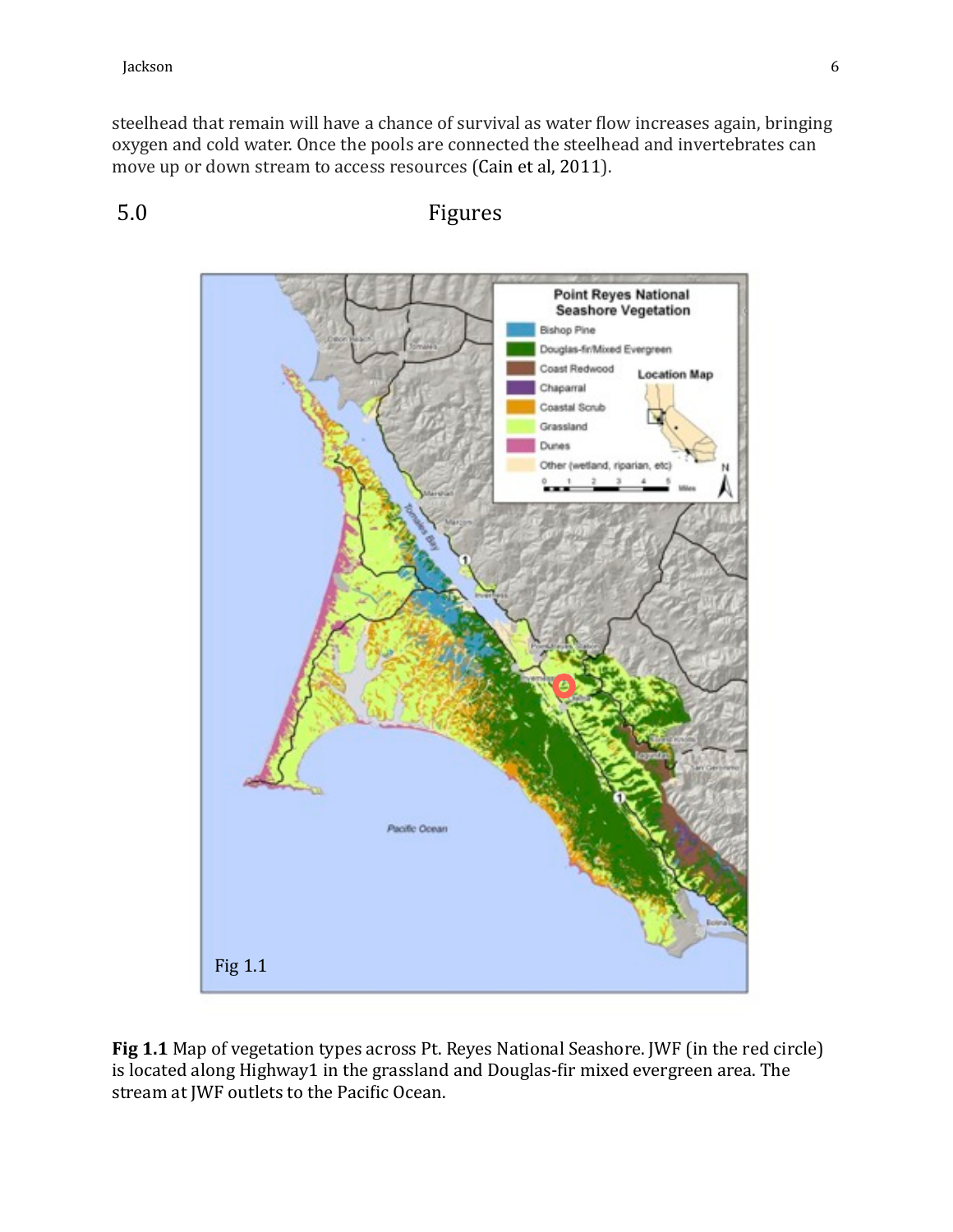**Fig 3.1** Hypothetical Aquatic food web. Isotopic signatures are expressed on a bi-plot with the carbon signature on the x-axis and the nitrogen signature on the y-axis. The carbon signature reflects the energy source. The producers or photosynthesizers select for carbon

differently. Species that do not select for C12 will be more negative than the species that do not select for C12. In this example periphyton has a signature of -10. Snails are grazers and eat periphyton and therefore have the same carbon signature  $(-10)$ . The snails are one trophic position above periphyton and therefore appear 3.4 nitrogen units above periphyton



(-10, 6.4). The fish in this example have eaten half snails and half zooplankton and therefor have a carbon signature half way between -30 and -10, -20. The fish eat organisms in the secondary trophic level and so appear 3.4 nitrogen units above them, at 9.8 nitrogen units.



Fig 3.2 Pictures of Seining(left), D-net (top right) and Surber (bottom right).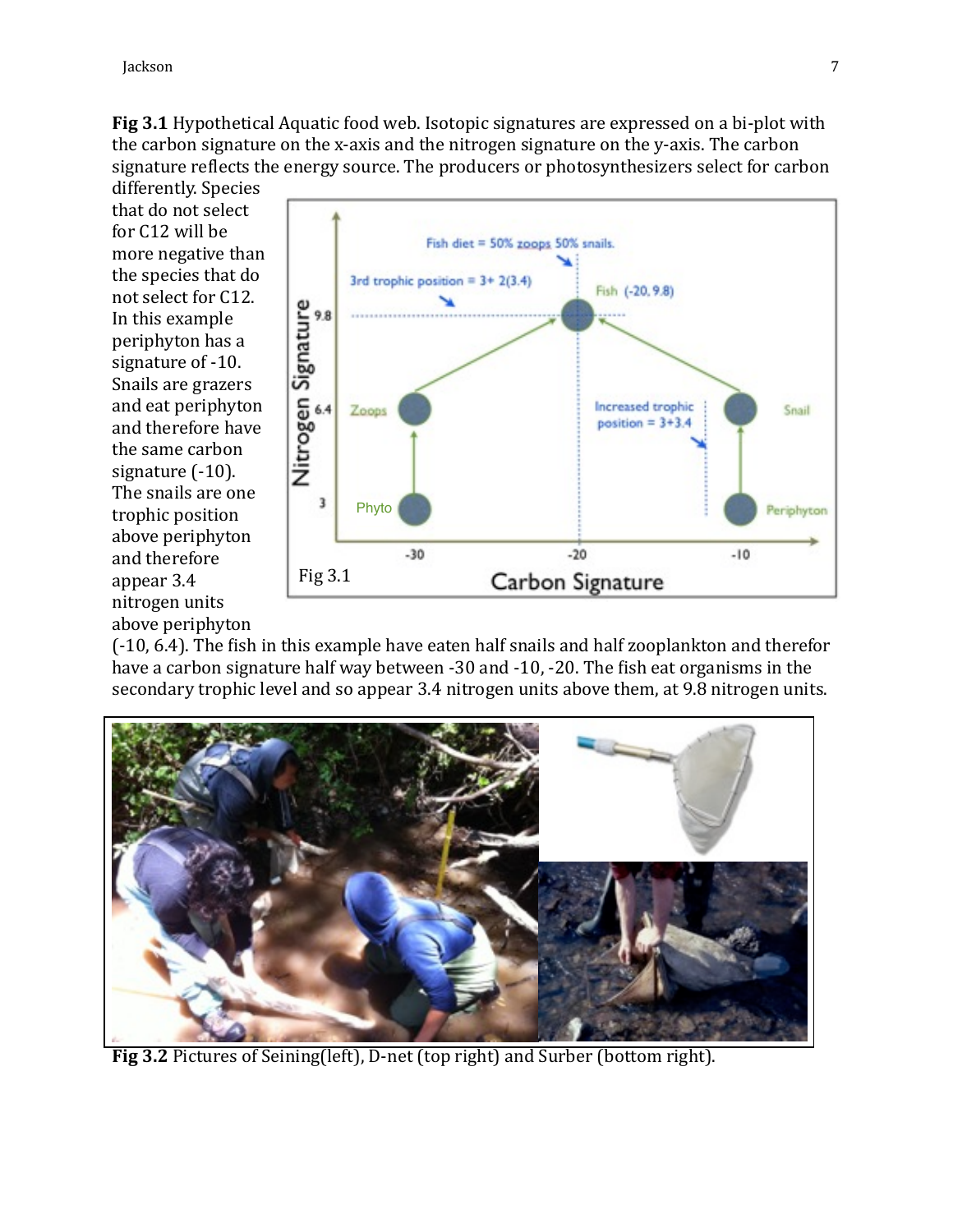

**Fig 4.1** High Flow Predicted Results. The grazers, caddissflies, mayflies, midges and snails, make up the secondary trophic position. Caddissflies and mayflies consume leaf-like carbon sources and midges and snails consume periphyton. Stoneflies, dobsonflies, and steelhead young are in the tertiary trophic position. Stoneflies consumed caddisflies and mayflies. The dobsonflies' diet is mostly mayflies. The steelhead young consume the smaller invertebrates: mayflies, midges, and some snails. The steelhead adult is the top predator, at the fourth trophic position. The steelhead evenly consume stoneflies, dobsonflies and steelhead young.



**Fig 4.2** Low Flow Predicted Results. In a small isolated or nearly isolated pool the food web is expected to shift its reliance to periphyton carbon sources. The cadissfly grazers will persist until they mature and leave the pool. The snails and dobsonflies have tough protective layers to help their populations survive the environmental stresses, so they will be available for consumption. The mayfly and stonefly populations will be limited, due to predation, and so they will no longer be available for consumption. The fragile steelhead young will be eliminated due to predation and environmental stresses, and therefore will no longer be a viable food source for adult steelhead.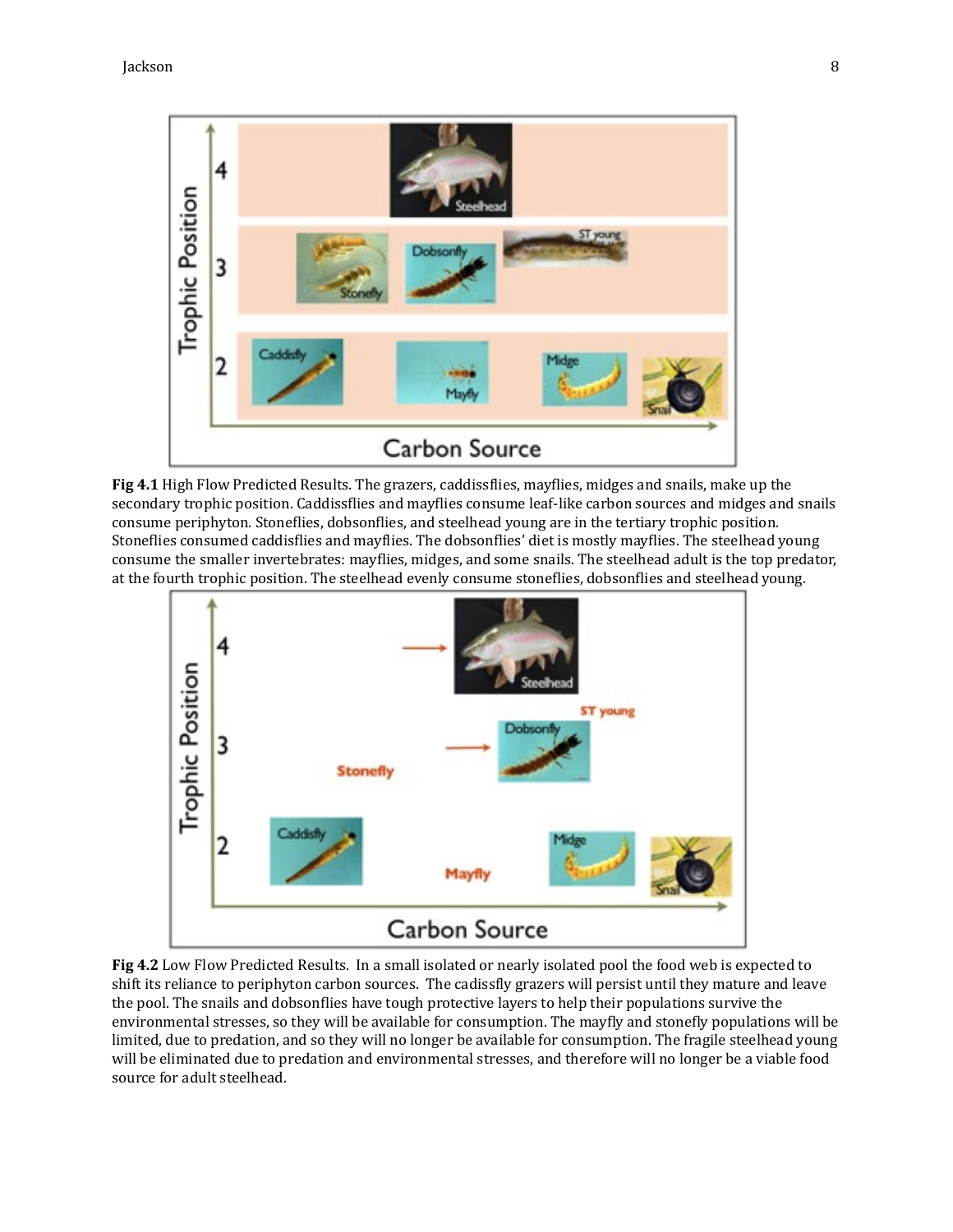# 6.0 Discussion

The validity of the hypothesis will not be known until the isotope data has been fully processed at the UC Davis Isotope Lab. It is not clear if the hypothesized changes are correct. During the summer field collection it was noted that the drying pattern in the summer 2012 is similar to the 2009 season based on our habitat measurements.

When combined with previous year's data from the JWF, this summer's field season has contributed to a better overall understanding of the riparian fragmenting system at JWF. The average size of the steelhead young has changed between years, with the majority of the young collected this summer being too small to PIT tag. It is still unclear how the steelhead young size will impact the overall survival of the steelhead population at JWF. When collecting the steelhead at the beginning of the summer the fish seemed particularly fragile, and methods were established to limit the handling of the tiny fish. Additionally during the last few weeks at JWF many of the young steelhead were not present. It appears that the age of the fish at the time of fragmentation may play a critical role in survival although additional studies will be needed to address this question.

While the analysis of the isotopic signatures is not complete, it is possible through observation, natural history, and site history to compare this summer's research with other similar studies. For example, studies by (Layhee, 2011) and (Vander Zanden, 2003) also used stable isotopes to examine trophic structures of aquatic systems. For example (Vander Zanden, 2003) used stable isotopes to compare samples from Lake Tahoe in 2000 to samples of from the lake in 1872-1966. Their results show that the yearly isotopic signatures were not significantly different but that species-specific mean values over several years were a more accurate representation of the changes in the Tahoe basin. (Vander Zanden, 2003). In a similar manner (Layhee, 2011) compared four Hawaiian streams at various levels of disturbance to examine food web changes.

Stable isotopes are a useful tool for studies such as this because of the isotopes ability to quantify changes in the food web compared to traditional food web enumeration methods. Stable isotopes are time integrated, so each carbon and nitrogen signatures is the product of the species consumption over the recent past (month(s) depending on tissue type) Stable isotopes are also ideal for simple food webs, such as the JWF site where pools are small and isolated. In addition the ability to obtain carbon and nitrogen signatures from preserved samples allows researchers to collect tissue samples well before they are ready to be processed. In a conservation sense, stable isotope analysis is beneficial because tissue sampling at the higher trophic levels (ie fish) is non-destructive and therefore the fish survive.

One of the methods of analyzing stable isotope data is to calculate the change in area beneath the top predator over time. (Layman, 2006) If there is enough significance in the area under the steelhead trout in each pool at similar flow levels, these will be compared to address niche collapse. Food webs may also be compared by measuring the variation between each species' trophic position's distance from the center of the food web. This calculated distance is called the centroid distance (CD). (Layman, 2007 Layhee, 2011) It is not clear if the change in CD will be significant but if a change occurs we would predict that the CD would decrease as the pools dry. Decreasing CD would be additional evidence of niche collapse.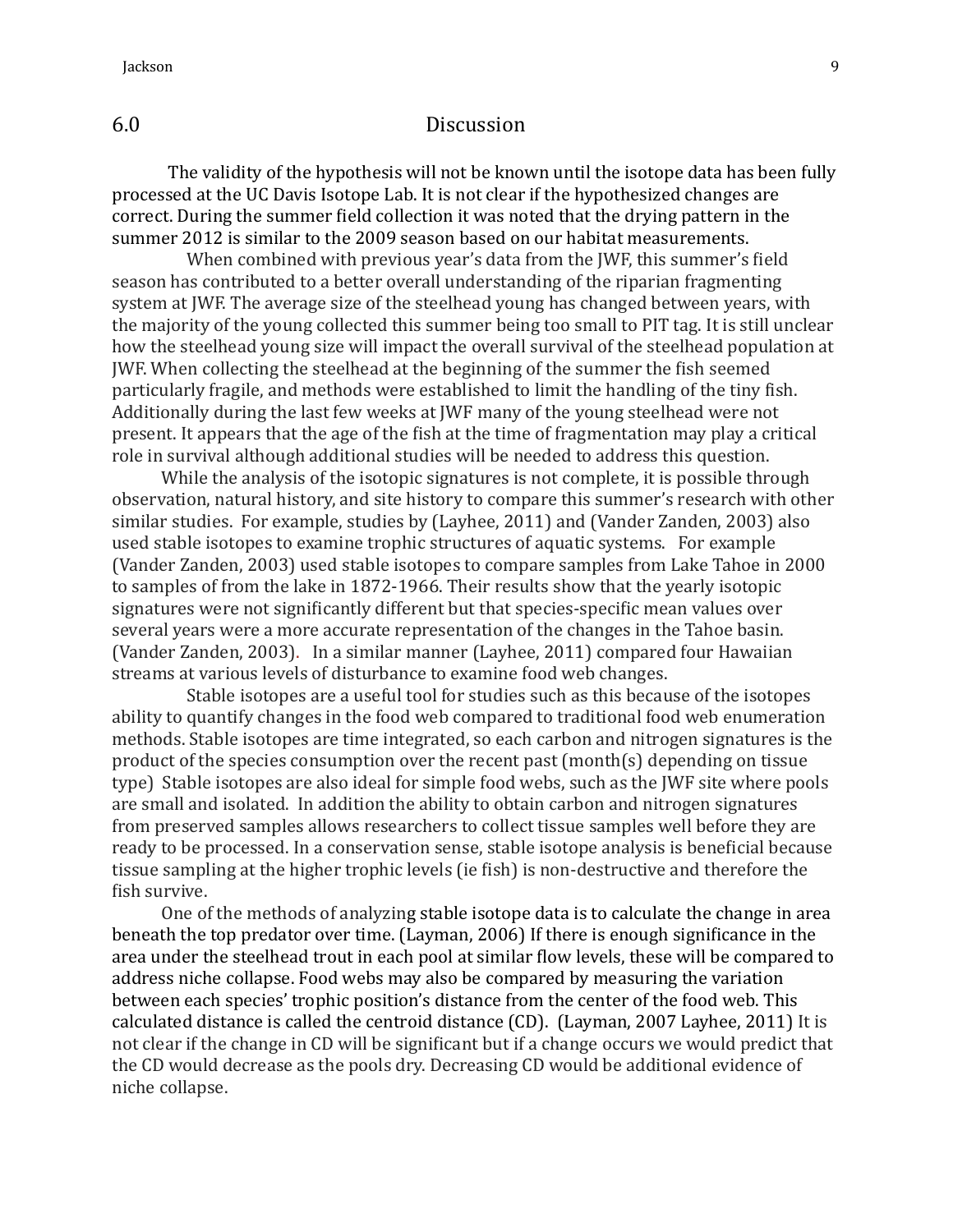The results from this study provide a window into the relationship between decreasing water volume and resource availability as the food web changes. Additional studies will be required to understand the food web structure of riparian habitats in their entirety but this study can serve as a building block for understanding seasonal systems such as the JWF. Since the steelhead trout spends a portion of its life in this seasonal habitat understanding the functions of a riparian zone will be essential in designing programs or policies to protect the steelhead in the future.Maintaining the steelhead trout in the Lagunitas Creek system is essential to the survival of the steelhead population but also to the maintenance of ecological stream function. The removal of a top predator has the potential to cause an aquatic trophic cascade  $(Cain, 2011)$ . If the top predators  $($ trout $)$ decrease in abundance, it would possibly cause a spike in the stonefly and dobsonfly populations. The rising stonefly and dobsonfly populations could decimate the mayfly and midge populations, which in turn may decrease the overall productivity of the stream system (Voshell, 2002).

Examining the trophic structure of the steelhead's habitat will help direct conservation efforts. Preserving the riparian habitat as well as the species that play a role in the food web will keep the steelhead trout's niche intact. The entire aquatic food web snails, midges, mayflies, and caddisflies must be maintained to support the steelhead population. In the future new methods should be designed for measuring habitat so that as new pools and riffles form over the course of the summer or years of study, the changing hydrology will be more accurately taken into account. As stated previously, the study should also be carried out over several summers. Processing the samples is a major bottleneck in this study and so additional mechanisms for processing data in the field would provide more rapid turn around of isotope data. Several frogs and salamanders were found on site but, as the permit did not allow it, we did not take tissue samples. This is potentially a drawback, because these species can be significant players in the food web. Undoubtedly this study has brought more questions than answers thus far but it is promising in its objective of increasing the understanding of function of fragmentation at JWF.

# 7.0 Acknowledgments

Thank you so much to my mentor Dr. Michel Marchetti for all your guidance this summer and the SMC summer research program for the opportunity to do this work. This project would not have been possible without the help of the Carlson lab at UC Berkeley especially Jason Hwan and Kristina Yoshida-Cervantes whose research at JWF is ongoing. Thanks to Mike Bogan for his consultation on invertebrate identification and collection methods. Thank you also to all the folks at Pt Reyes National Seashore and National Park Service for their cooperation and shared knowledge about the area.

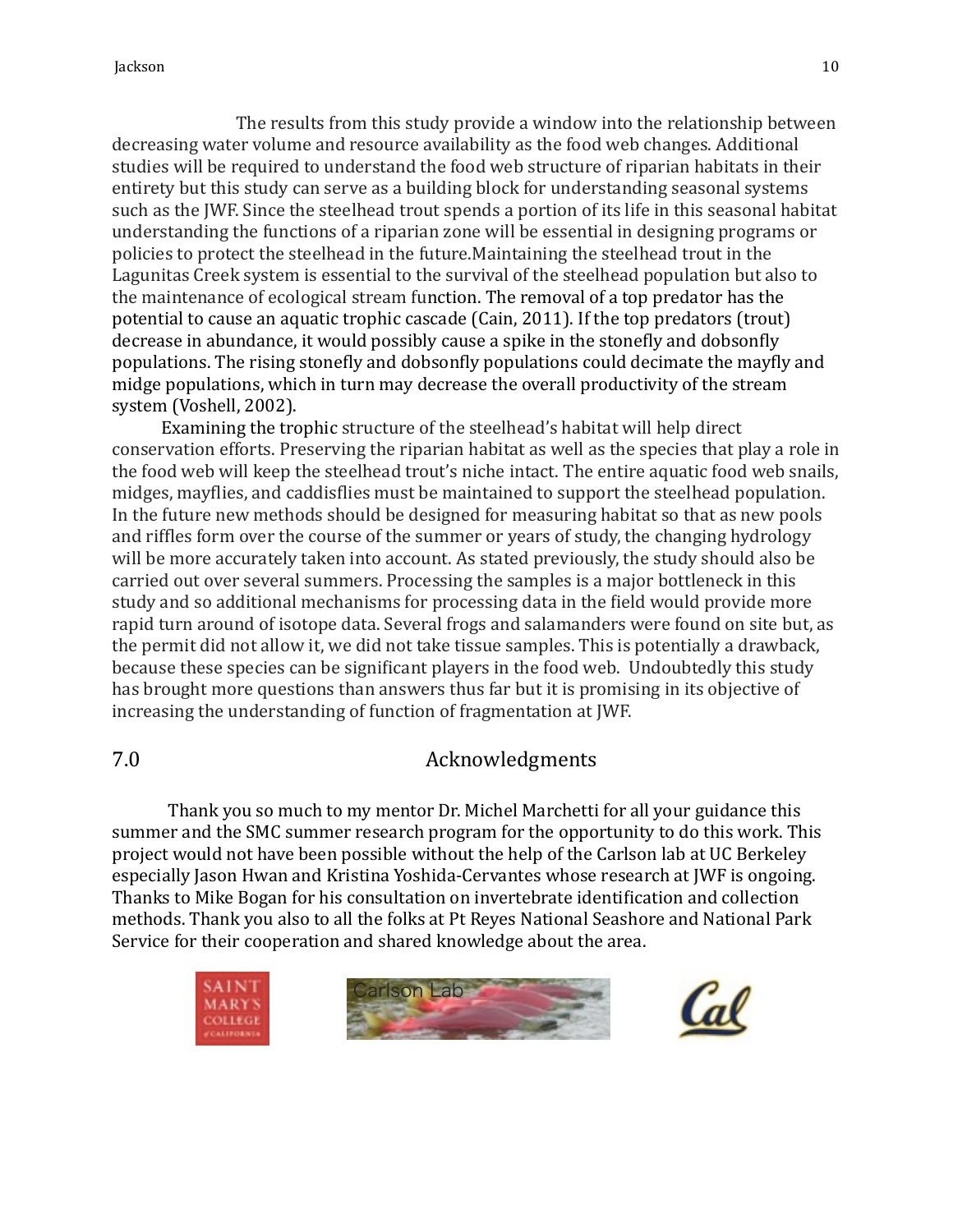# 8.0 References

- Bogan, M. T. and Lytle, D. A. (2011), Severe drought drives novel community trajectories in desert stream pools. Freshwater Biology, 56: 2070–2081. doi: 10.1111/j. 1365-2427.2011.02638.x
- Cain, Michael L., William D. Bowman, and Sally D. Hacker. *Ecology*. Sunderland, MA: Sinauer Associates, 2011. Print.
- Chang, Raymond. *Chemistry*. New York: McGraw-Hill, 1994. Print.
- Hauer, F. Richard., and Gary Anthony. Lamberti. *Methods in Stream Ecology*. San Diego: Academic, 1996. Print.
- James W. McClelland, Ivan Valiela and Robert H. Michener, Limnology and Oceanography. Vol. 42, No. 5, Part 1 (Jul., 1997), pp. 930-937
- Jepson, Willis Linn, James C. Hickman, and Willis Linn Jepson. *The Jepson Manual: Higher Plants of California*. Berkeley: University of California, 1993. Print.
- Layhee, Megan Chico State University (2011) 1-29 Employing Stable Isotopes to Investigate the Impacts of Invasive Species on Hawaiian Food Webs
- Layman, Craig; Ecology Letter (2007) 10:937-944 Niche width collapse in a resilient top predator following ecosystem fragmentation
- Layman, Craig; Ecological Society of America (2007) 42-48 Can stable Isotope Ratios Provide for Community-Wide Measures of Trophic Structure?
- McGinnis, Samuel M., and Samuel M. McGinnis. *Field Guide to Freshwater Fishes of California*. Berkeley, CA: University of California, 2006. Print.
- Primack, Richard B. *Essentials of Conservation Biology*. Sunderland, Mass., U.S.A.: Sinauer Associates, 1993. Print.
- Voshell, J. Reese. *A Guide to Common Freshwater Invertebrates of North America*. Blacksburg, VA: McDonald & Woodward Pub., 2002. Print.
- Zanden, M.Jake; PNAS (2005) 102:20 pp. 7055-7056 The success of animal invaders
- Zanden, M.Jake; Chandra Sudeep; Ecosystems (2003) 6:274-288 Historical Food Web Structure and Restoration of Native Aquatic Communities in the Lake Tahoe Basin